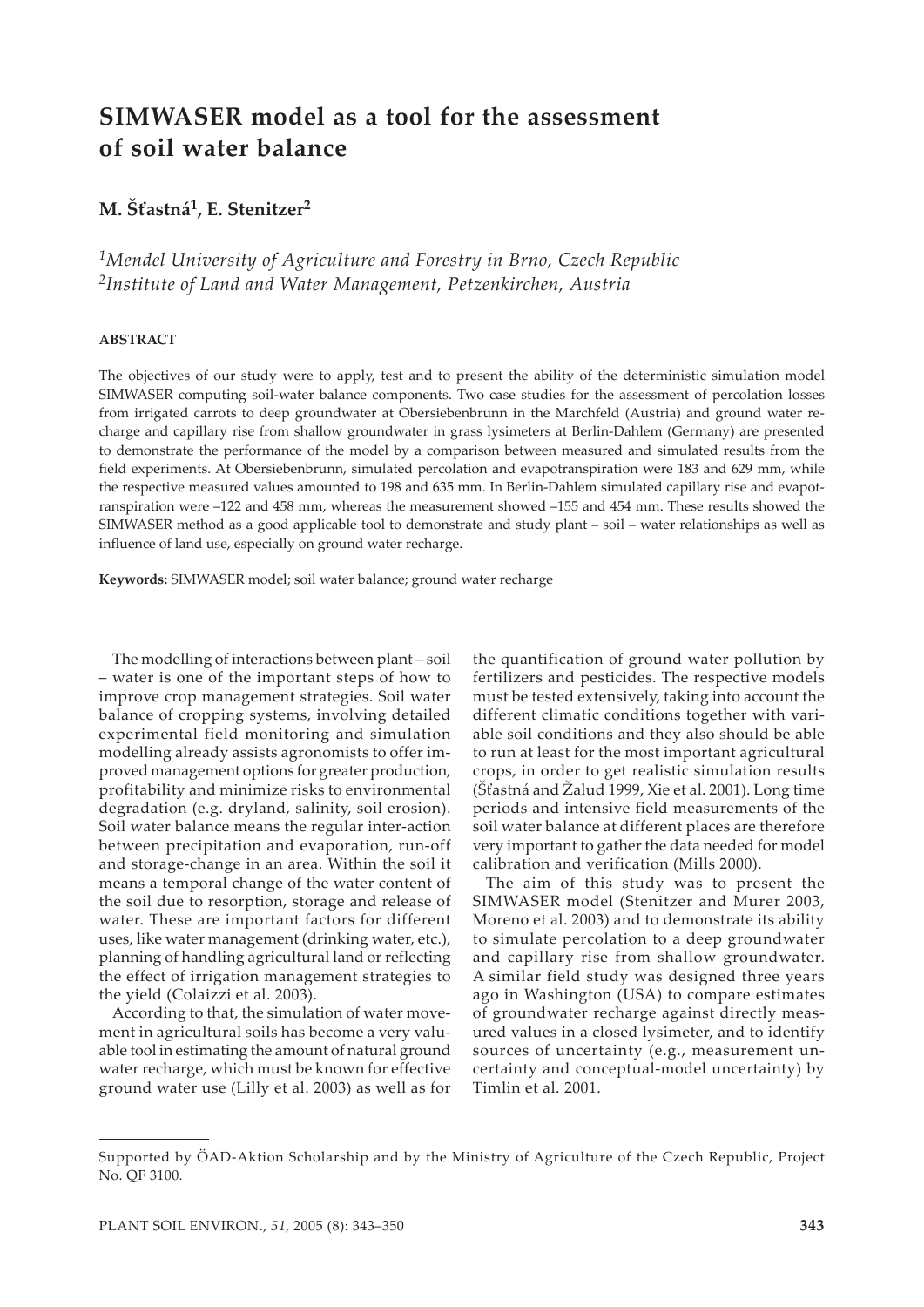### **MATERIAL AND METHODS**

#### **Model description**

The functional and deterministic model SIMWASER was developed to describe one-dimensional, vertical flow of water in a soil profile. Inter-flow and preferential flow was neglected. Water balance and plant growth are linked together by the physiological interaction of assimilation and transpiration. The increase of dry matter production depends on the absorption of carbon dioxide from the air via the stomata, during which process water vapour is lost from inside of the plant to the unsaturated air. As long as the delivery of water to the stomata can satisfy potential transpiration, potential assimilation and potential plant growth take place, otherwise stomata will close and dry matter accumulation will be restricted. All the above-mentioned processes are influenced by the respective development phase of the plant, e.g. the partition of the daily-assimilated plant dry matter between leaves, stem and roots. SIMWASER defines the current development stage as a quotient of the current accumulated growing degree-days, divided by the sum of growing degree-days necessary for plant growth from sowing to ripeness. A growing degree-day is defined by the mean of daily air temperature minus a base temperature typically for the respective crop.

The actual plant growth is calculated from the potential production rate as the proportion of actual transpiration to potential transpiration (eq. 1):

$$
P_{\text{act}} = P_{\text{pot}} \times T_{\text{act}} / T_{\text{pot}}
$$
 (1)

where:  $P_{\text{act}}$ ,  $P_{\text{pot}}$  – actual and potential plant production ( $\chi$ g CH<sub>2</sub>O/m<sup>2</sup>, d);  $T_{\text{act}}$ ,  $T_{\text{pot}}$  – actual and potential transpiration (mm/d)

Potential evapotranspiration PET is calculated according to the well known Penman-Monteithformula (eq. 2):

$$
PET = (ft \times Q + 0.864 \ H_0/R_{\text{air}})/(ft + 1 + R_{\text{crop}}/R_{\text{air}}) \tag{2}
$$

where: PET – potential evapotranspiration (mm/d); *ft* – weighing factor, depending on air temperature; *Q* – evaporation equivalent of available energy (mm/d);  $0.864$  – factor converting  $[(g H<sub>2</sub>O/m<sup>3</sup>)/$ (s/cm)] to (mm/d);  $H_0$  – saturation deficit of air (g H<sub>2</sub>O/m<sup>3</sup> air);  $R_{\text{air}}$  – aerodynamic resistance against water vapor exchange (s/cm);  $R_{\text{crop}}$  – crop resistance against water vapor exchange (s/cm)

Use of original formula requires variable dimensions not always strictly coinciding with the SI.

Both  $R_{\text{air}}$  and  $R_{\text{crop}}$  are variable, depending on the weather situation as well as on the current development stage of the crop. Potential transpiration  $T_{\text{pot}}$  is derived from PET proportionate to the energy absorbed by all leaves within the stand:

$$
T_{\text{pot}} = \text{PET} \left[ 1 \times -\exp(-0.6 \times \text{total}) \right] \tag{3}
$$

where: totlai – total leaf area of the stand per unit soil surface  $(m^2/m^2)$ ; exp – exponent

The water balance on a daily base is made at the soil surface with precipitation and irrigation as input and evaporation and transpiration as output. Interception is also taken into account. The water movement within the soil is calculated according to Darcy's law and the continuity equation. The soil profile is divided into several soils layers (usually of 5–10 cm depth) down to a depth in which the plant roots may not have any direct influence on the water movement. In the case where capillary rise from shallow groundwater must be taken into account, the deepest soil layer must reach below the deepest groundwater level. In such case the boundary condition at the lower end of the model profile is given by the current groundwater level, otherwise the lower boundary condition is defined by the capillary conductivity of the deepest soil layer at the current water content. The normal time step of the model is the day, but water movement is calculated using variable time steps, which are limited by the condition, that the maximum change of water content within any of the soil layer during the time step is restricted to  $0.001 \text{ cm}^3/\text{cm}^3$ .

#### **Input data**

General information on the simulation scenario is given by the site name and by name with listing of the crop rotation to be simulated. The irrigation schedule includes the name of the site, number of irrigations and the date and amount of each irrigation.

Data representing soil profile by name of the site and its elevation must be given in meters above sea level. They content: name of the relevant weather station and (in case of a site influenced by ground water) name of the relevant ground water gauge (the elevation of it given in meters above sea level) and the difference in elevation between the ground water level at the gauging site and the simulation site given in meters.

For each of the different soil types within a soil profile the hydraulic parameters (soil water tension, soil water content, capillary conductivity, penetration resistance) must be given in tabulated form. This soil data may be directly derived from laboratory analyses of undisturbed soil samples or indirectly from field measurements. There also exist tables of the needed soil data for the whole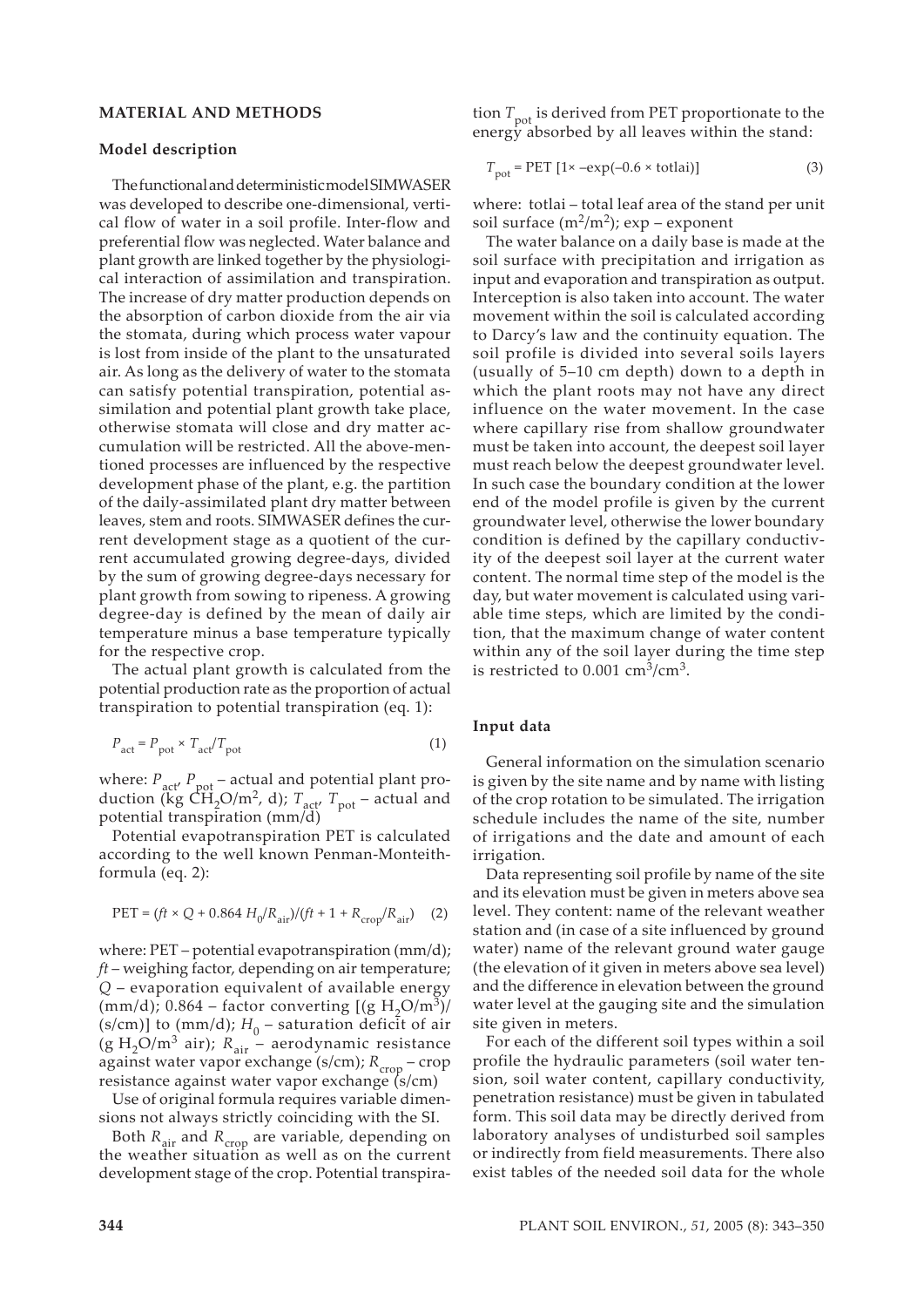| Depth<br>(cm) | Soil<br>class | Sand<br>$(\%)$ | Silt<br>$(\%)$ | Clay<br>(%) | Humus<br>$(\%)$ | pF 1.8<br>$\left(\text{vol}\, \% \right)$ | pF 2.5<br>$\left(\mathrm{vol}\, \%$ | pF 4.15<br>$\left(\text{vol}\, \% \right)$ | $K_{\text{sat}}$<br>$\text{(mm/d)}$ |
|---------------|---------------|----------------|----------------|-------------|-----------------|-------------------------------------------|-------------------------------------|--------------------------------------------|-------------------------------------|
| $0 - 30$      | Lu            | 22             | 55             | 24          | 2.50            | 35.9                                      | 32.9                                | 16.3                                       | 330                                 |
| $30 - 45$     | Lu            | 21             | 53             | 26          | 2.70            | 34.3                                      | 31.3                                | 16.6                                       | 370                                 |
| $45 - 90$     | Ut3           | 11             | 76             | 13          | 0.20            | 37.2                                      | 34.4                                | 7.7                                        | 100                                 |
| $90 - 160$    | mSg5          | 89             | 8              | 3           | 0.10            | 5.0                                       | 3.9                                 | 3.1                                        | 9300                                |

Table 1. Physical soil parameters of the Calcic Chernozem soil at Obersiebenbrunn

Lu = silty loam, mSg5 = medium sand with very high gravel, Ut3 = clayly silt; all soil classes according to DIN 4220

Table 2. Monthly weather parameters at the experimental field in Obersiebenbrunn during the simulation period

|                            | March<br>2002 | April<br>2002 | May<br>2002 | June<br>2002 | July<br>2002 | August<br>2002 | September<br>2002 |
|----------------------------|---------------|---------------|-------------|--------------|--------------|----------------|-------------------|
| Temp $(^{\circ}C)$         | 6.8           | 9.7           | 17.6        | 19.7         | 21.6         | 20.9           | 14.7              |
| Humidity (%)               | 68            | 70            | 70          | 70           | 67           | 74             | 73                |
| Wind $(m/s)$               | 1.9           | 1.5           | 1.1         | 0.9          | 1.0          | 1.0            | 0.9               |
| Rain + irrigation (mm)     | 57            | $50 + 22$     | $31 + 97$   | 98           | $72 + 121$   | $110 + 95$     | $39 + 44$         |
| Global radiation $(MJ/m2)$ | 1141          | 1405          | 1933        | 2127         | 2147         | 1584           | 1311              |

range of soils, which are defined by particle size distribution, pore volume, humus content.

For each of the cropping elements to be simulated in the respective project typical physiological plant parameters must be given in tabulated format and may be derived by analyses of plant growth data or may be estimated from an existing table with the relevant data for about 30 different crop types.

Daily weather data include day length, maximum and minimum temperature, maximum and minimum relative humidity, wind velocity at 2 m height, amount and duration of precipitation, and global radiation. In case of ground water influence daily depths to groundwater (given in cm) must also be known.

#### **Output data**

Simulation results are given as daily values for each cropping element and include soil water storage, precipitation, evapotranspiration, deep percolation, capillary rise, surface runoff, leaf area index, total dry matter, root dry matter, water content and matric potential within each soil layer.

## **Case studies**

The performance of the SIMWASER model in estimating percolation and/or capillary rise may be demonstrated by comparing measured and simu-

|              | March<br>2002 | April<br>2002 | May<br>2002 | June<br>2002 | July<br>2002 | August<br>2002 | September<br>2002 |
|--------------|---------------|---------------|-------------|--------------|--------------|----------------|-------------------|
| Storage      | 356           | 358           | 368         | 343          | 319          | 359            | 339               |
| Change       | $\theta$      | 17            | $-36$       | $-30$        | 46           | $\theta$       | $-33$             |
| Percolation  | 16            | 24            | 41          | 9            | 6            | 87             | 15                |
| Evaporation  | 41            | 31            | 103         | 119          | 141          | 118            | 91                |
| <b>ETPOT</b> | 53            | 65            | 111         | 122          | 132          | 93             | 62                |

Table 3. Monthly water balance data at the experimental field in Obersiebenbrunn during the simulation period

Storage = water storage within 160 cm depth (mm); change = change in water storage within each month (mm); percolation = percolation (mm); evaporation = rain – change – percolation (mm); ETPOT = potential reference evapotranspiration (mm)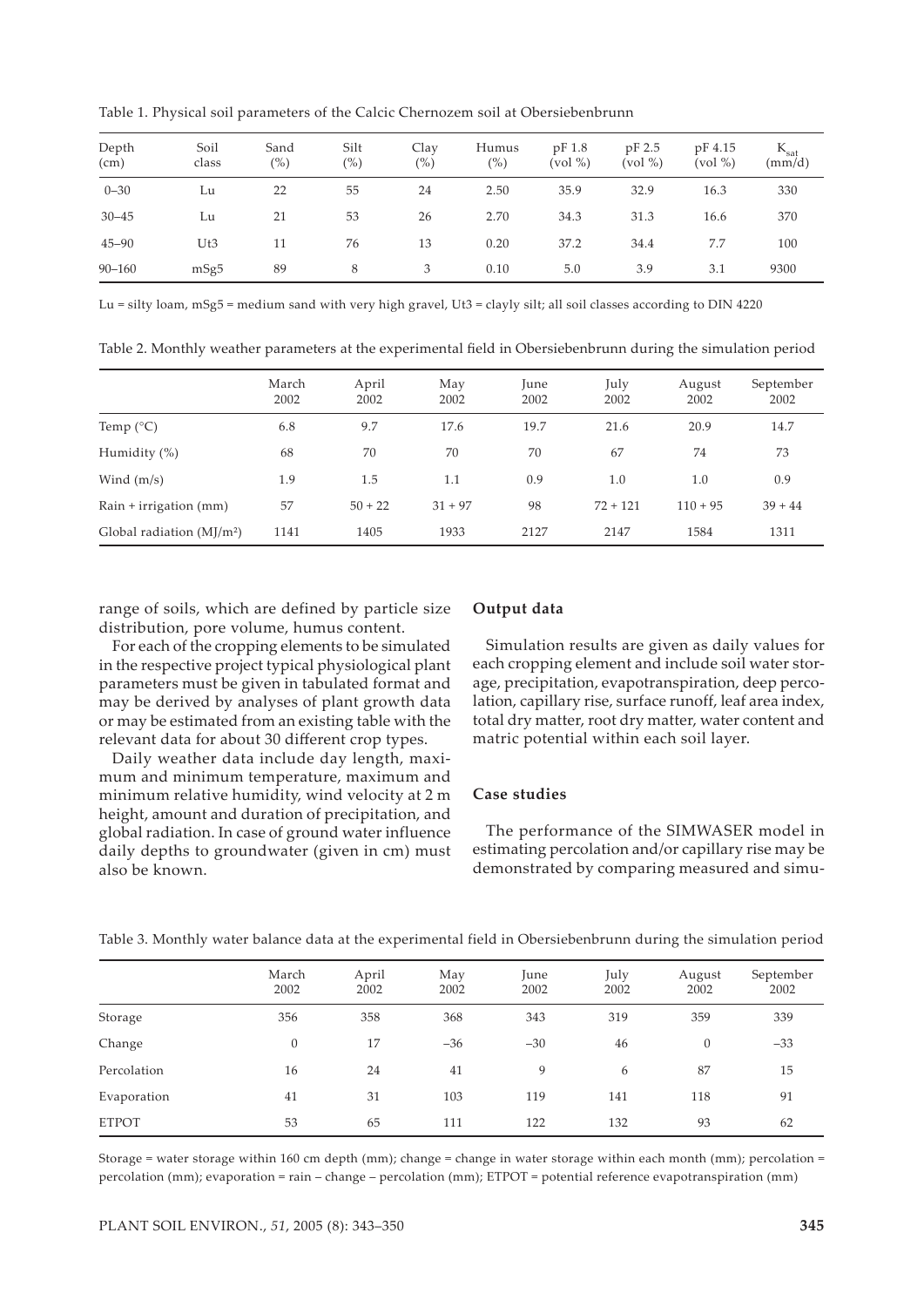| Depth<br>(cm) | Soil<br>class | Sand<br>(%) | Silt<br>$\left(\%\right)$ | Clav<br>(%) | Humus<br>(%) | pF 1.8<br>$\left(\text{vol}\, \frac{\%}{\%}\right)$ | pF 2.5<br>$\left(\mathrm{vol}\, \%$ | pF 4.15<br>$\left(\text{vol}\, \% \right)$ | $K_{\text{sat}}$<br>$\text{(mm/d)}$ |
|---------------|---------------|-------------|---------------------------|-------------|--------------|-----------------------------------------------------|-------------------------------------|--------------------------------------------|-------------------------------------|
| $0 - 40$      | Su2           | 81.50       | 14.90                     | 3.60        | 4.00         | 23.00                                               | 16.50                               | 5.00                                       | 1400                                |
| $40 - 60$     | Su2           | 80.40       | 15.10                     | 4.50        | 1.30         | 16.80                                               | 10.70                               | 2.30                                       | 2210                                |
| $60 - 50$     | Ss            | 87.50       | 9.00                      | 3.50        | 0.50         | 25.30                                               | 16.60                               | 4.30                                       | 490                                 |

Table 4. Physical soil parameters of the Podzol soil from Wildeshausen at the Berlin-Dahlem lysimeter station (Zenker 2003)

Su2 = silty sand, Ss = sand; all soil classes according to DIN 4220

Table 5. Monthly weather parameters at the Berlin-Dahlem lysimeter station during the simulation period

|                            | March<br>1997 | April<br>1997 | May<br>1997 | June<br>1997 | July<br>1997 | August<br>1997 | September<br>1997 |
|----------------------------|---------------|---------------|-------------|--------------|--------------|----------------|-------------------|
| Temp $(^{\circ}C)$         | 5.3           | 6.5           | 13.4        | 17.1         | 18.9         | 21.5           | 14.4              |
| Humidity $(\%)$            | 68            | 62            | 67          | 64           | 67           | 65             | 66                |
| Wind $(m/s)$               | 1.5           | 1.7           | 0.7         | 0.7          | 1.1          | 0.6            | 1.0               |
| Rain (mm)                  | 24            | 36            | 50          | 57           | 91           | 35             | 15                |
| Global radiation $(MJ/m2)$ | 920           | 1286          | 1725        | 1975         | 1799         | 1666           | 1118              |

lated results from field experiments and lysimeter studies. The following case studies are focussed on the assessment of percolation losses from irrigation to deep groundwater and on the estimation of capillary rise from shallow groundwater.

## **Percolation losses from irrigated carrots at Obersiebenbrunn in the Marchfeld (Austria)**

The experimental field in Obersiebenbrunn is situated at 48°15'N and 16°41'E about 151 m above sea level with mean air temperature of 10.1°C and 510 mm rainfall. The soil is a Chernozem [Calcic Chernozem according to ISSS 1994 (Spaargaren 1994)] of about 90 cm depth, covering a gravely aquifer with ground water surface at about 250 cm below soil surface: therefore no capillary rise to the rooted soil horizons will take place. The measuring site was instrumented systematically at 10 cm distance down to 160 cm with TDR-sensors (TRASE system) to measure soil water content, and with calibrated resistance blocks (BECKMAN gypsum blocks and WATERMARK granular matrix sensors) to measure soil water suction. Soil temperature was also measured systematically at different depth for the correction of the resistance block readings. Physical soil parameters (pF- and Ku-curves) were determined by undisturbed soil samples in the laboratory. Additionally field-pF-curves were established by analysing concurrent measurements of water content and suction at the measuring site. The combination of both, laboratory and field pF-curves, was used for the simulation. Measured

|              | March<br>1997 | April<br>1997 | May<br>1997 | June<br>1997 | July<br>1997 | August<br>1997 | September<br>1997 |
|--------------|---------------|---------------|-------------|--------------|--------------|----------------|-------------------|
| Storage      | 291           | 287           | 280         | 269          | 272          | 261            | 272               |
| Change       | $-3$          |               | $-7$        | $-6$         | $-4$         | 10             | $-11$             |
| Perc/Rise    | 15            | $-3$          | $-19$       | $-27$        | $-3$         | $-56$          | $-24$             |
| Evaporation  | 12            | 38            | 78          | 90           | 98           | 81             | 50                |
| <b>ETPOT</b> | 40            | 60            | 86          | 104          | 108          | 97             | 56                |

Table 6. Monthly water balance data at the Berlin-Dahlem lysimeter station during the simulation period

Storage = water storage within 150 cm depth (mm); change = change in water storage within each month (mm); Perc/Rise = percolation (+) or capillary rise (–) (mm); evaporation = rain – change – (Perc/Rise) (mm)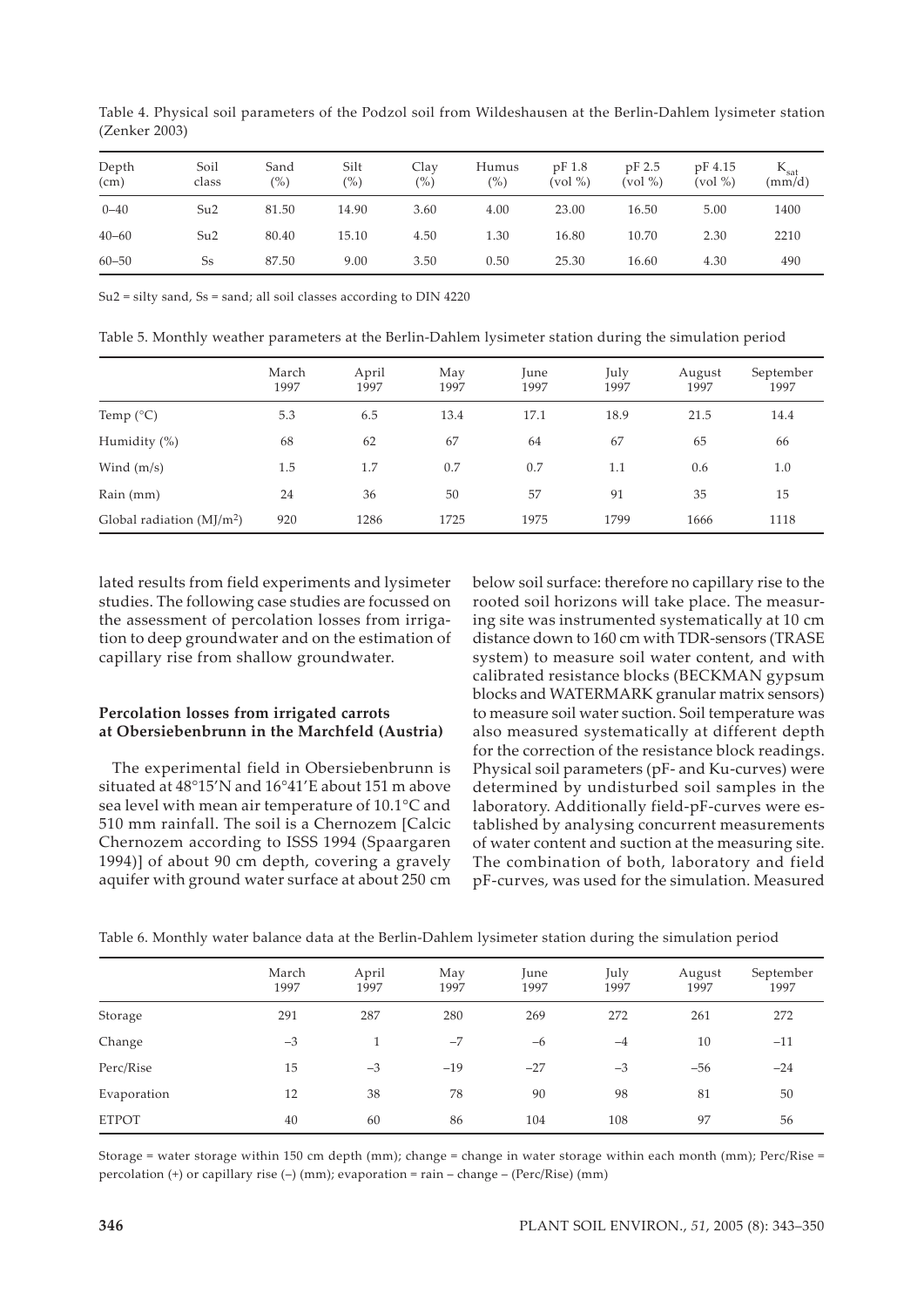

Figure 1. Comparison of measured soil water storage and percolation flux, derived from measured water content and suction gradient with water storage and percolation flux at Obersiebenbrunn simulated by the model SIMWASER

capillary conductivity was extrapolated according to the shape of the resulting pF-curve by the method of Millington and Quirk (Klute 1986).

Percolation was deduced from systematic measurements of soil water content and soil suction according to DARCY's law:

$$
perc = K(w) \times I \tag{4}
$$

where:  $perc - percolation flux (mm/d); K(w) - cap$ illary conductivity at water content (*w*) at 140 cm depth; *I* – suction gradient at 140 cm depth

For the case study presented here deep percolation from irrigated carrots in the year 2002 is investigated. Soil and weather data characterising the simulated site are given in Tables 1 and 2.



Figure 2. Comparison of accumulated deep percolation derived from measured water content and suction gradient and of accumulated evapotranspiration calculated from soil water balance with ground water recharge and evapotranspiration at Obersiebenbrunn simulated by the model SIMWASER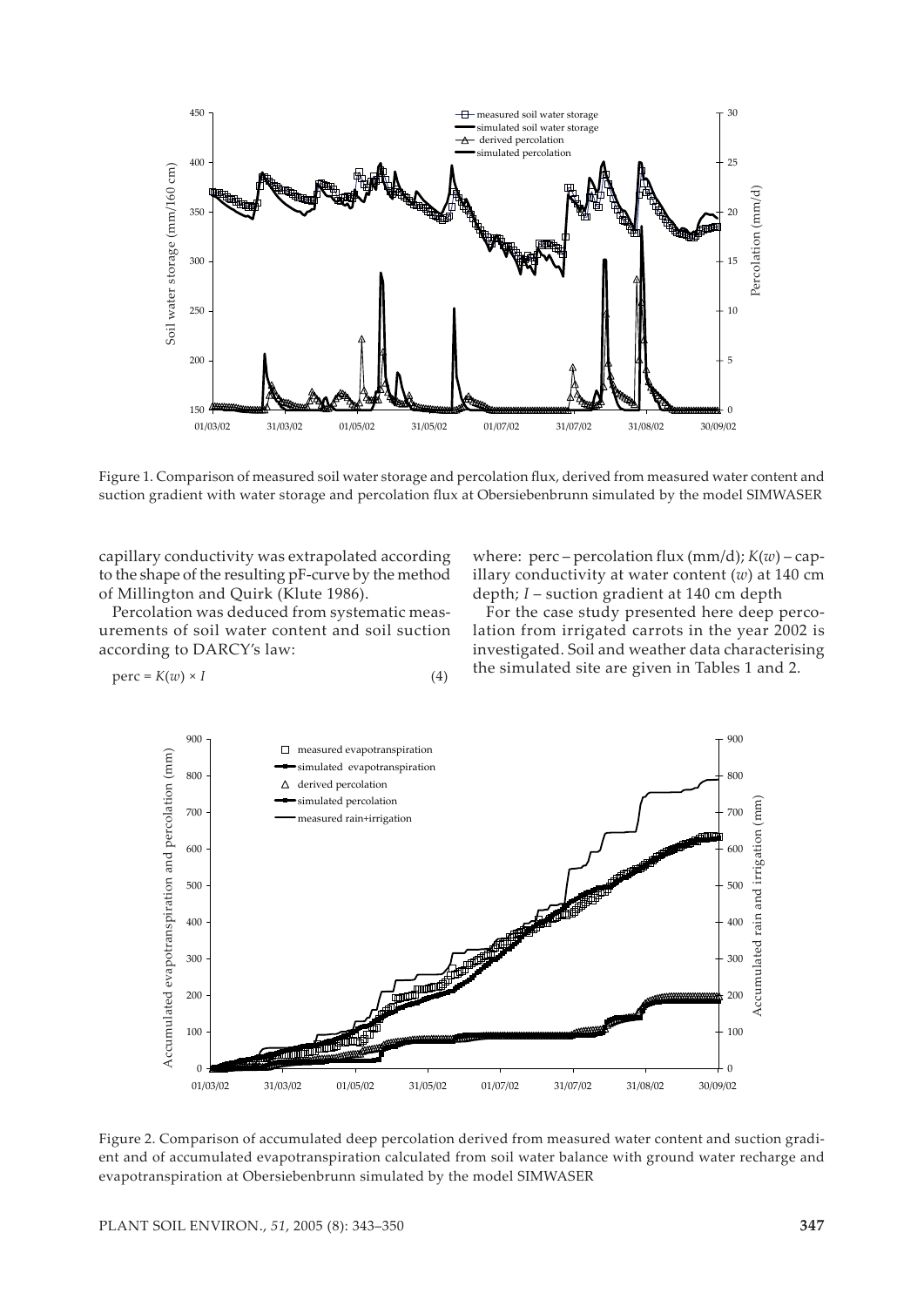

Figure 3. Comparison of measured and simulated soil water storage together with measured and simulated

Monthly mean values of measured soil water storage and percolation at the experimental field as well as calculated evapotranspiration are given in Table 3.

## **Ground water recharge and capillary rise in grass lysimeters at Berlin-Dahlem (Germany)**

The lysimeter station at Berlin-Dahlem consists of 12 weighable lysimeters, by which all components of the soil water balance may be measured (Zenker 2003). The station is situated at 52°28'N and 13°18'E about 51 m above sea level with mean air temperature of 9.3°C and 545 mm rainfall. The lysimeters have a surface of 1  $m<sup>2</sup>$  and they are 150 cm deep; they contain three different types of undisturbed soil monoliths. All lysimeters were under grass from 1996 to 1999 and had a constant ground water level at either 210 cm (deep ground water) or 135 cm depth (shallow groundwater). For the case study presented here, the simulation was restricted to one growing season (April 1997 to March 1998) and only lysimeters No. 3 and 4 were investigated,



Figure 4. Measured and simulated evapotranspiration and percolation in comparison with observed rain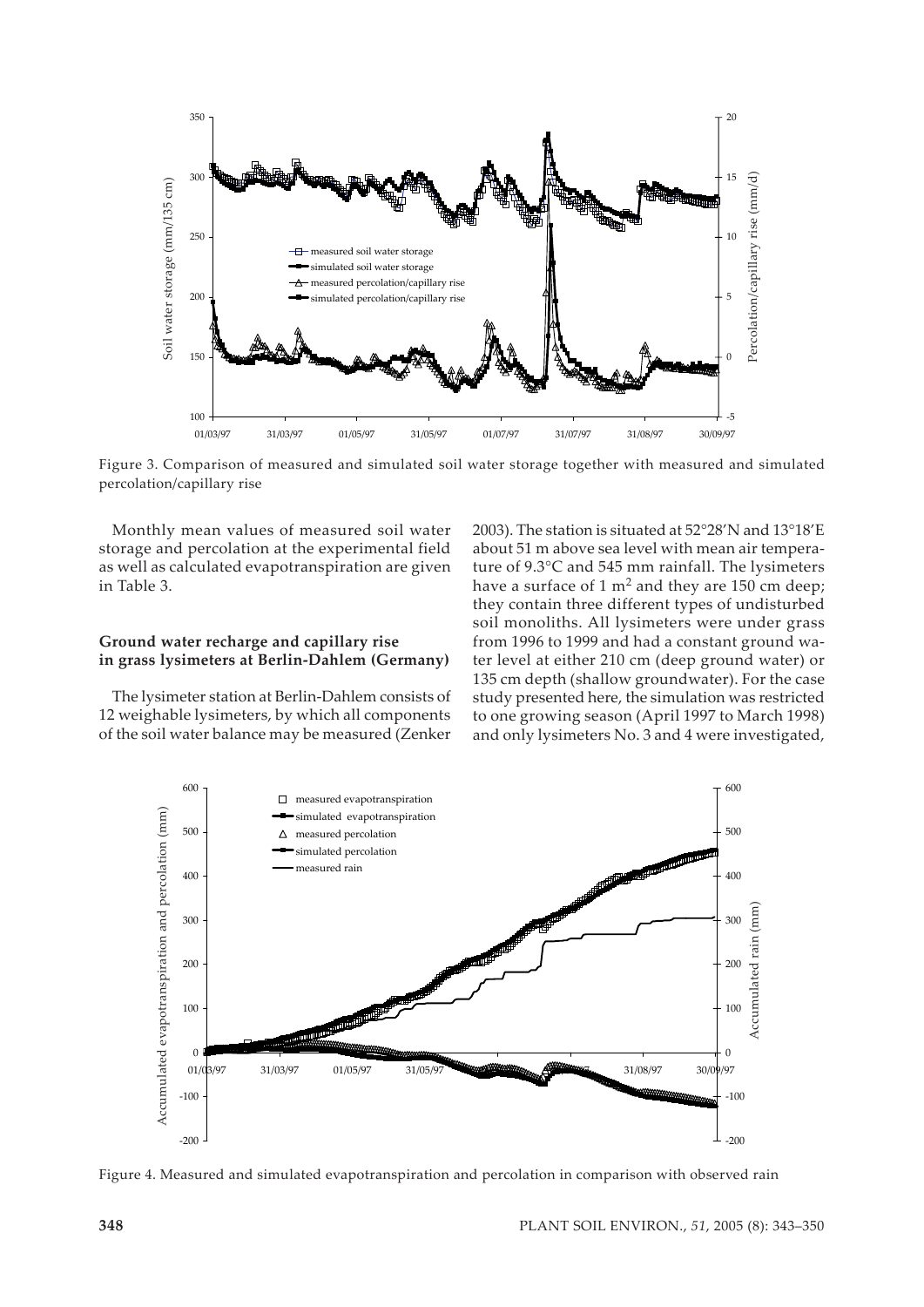which represent a sandy Humic Podzol (ISSS 1986) from Wildeshausen (Lower Saxonia, Germany), with shallow ground water depth.

Soil and weather data characterising the simulated site are given in Tables 4 and 5. The monthly mean values of measured soil water storage and percolation or capillary rise of lysimeters 3 and 4, as well as calculated evapotranspiration are given in Table 6.

#### **RESULTS AND DISCUSSION**

Graphical comparison of measurements and simulation results from the SIMWASER model for both case studies are shown in Figures 1–4.

At the Obersiebenbrunn experimental field simulated soil water storage and simulated fluxes of evapotranspiration and percolation (Figures 1 and 2) are in good agreement with the measured values. Simulated accumulated percolation and evapotranspiration during the vegetation period amounted to 183 and 629 mm respectively, which is close to the measured values of 198 and 635 mm.

There were also measured and simulated soil water storage and fluxes of capillary rise and evapotranspiration at the Berlin-Dahlem, where lysimeters agreed with each other very well. Here the simulated accumulated percolation and evapotranspiration were during the vegetation period –122 and 458 mm, whereas measured values were –115 and 454 mm (Figures 3 and 4).

A significant observation from this work is the value of using an integrated and realistic model. Such model as SIMWASER may be used to integrate point measurements within a real-time basis for water content, pressure-head and water level changes. This study also identifies practical field instrumentation and analytical model for estimating ground-water recharge using real-time databases. It is able to demonstrate temporal relationships in subsurface water flow, water-content redistribution and evapotranspiration.

A graphical comparison of measurements and simulation results for both case studies (Figures 1–4) show that SIMWASER model was able to simulate the percolation and capillary rise with rather good accuracy. Thus proofing this model as a valuable tool in soil hydrology research at the field scale. We will focuse on the evaluation of drought risk, soil water balance and soil processes in agricultural land use, crop growth and yield in the field study, which is going to be done in Zabcice experimental station (the Czech Republic) soon. In such case it is necessary to have a good assessment of soil water availability to predict yields more correctly as far as it is known, that soils water balance influences the crop during the growing period. The SIMWASER model will be used in the above-mentioned study to prove its eligibility to simulate the influence of water availability on crop yield.

#### **Acknowledgements**

The authors thank to Prof. Heiko Diestel and Dr. Thomas Zenker for making available the Berlin-Dahlem data, and Ing. Leopold Gassner for his measurements at the Obersiebenbrunn experimental field.

## **REFERENCES**

- Colaizzi P.D, Barnes E.M., Clarke T.R., Choi CH.Y., Waller P.M. (2003): Water stress detection under high frequency sprinkler irrigation with water deficit index. Journal of Irrigation and Drainage Engineering, *129*: 36–43.
- DIN 4220 (1998): Pedologic site assessment Designation, classification and deduction of soil parameters. Beuth Verlag GmbH, Berlin. (In German)
- ISSS/FAO (1986): Soil map of Middle Europe 1: 1 000 000 – Explanatory text, International Society of Soil Science.
- Klute A: (1986): Methods of soil analysis. Part 1: Physical and mineralogical methods. 2<sup>nd</sup> ed. Agronomy Series No. 9 (Part 1). American Society of Agronomy, Madison, Wisconsin, USA.
- Lilly A., Malcolm A., Reid D. (2003): A rationale for the development of a groundwater quality monitoring network for Scotland. Scottish Geographical Journal, *119*: 25–38.
- Mills, G. (2000): Modelling the water budget of Ireland. Evapotranspiration and soil moisture. Irish Geography, *33*: 99–116.
- Moreno F., Murer E.J., Stenitzer E., Fernández J.E., Girón I.F. (2003): Simulation of the impact of subsoil compaction on soil water balance and crop yield of irrigated maize on a loamy sand soil in SW Spain. Soil and Tillage Research, *73*: 31–41.
- Spaargaren O.C. (ed.) (1994): World reference base for soil resources. ISSS/FAO. Wageningen/Rome.
- Stenitzer E., Murer E. (2003): Impact of soil compaction upon soil water balance and maize yield estimated by the SIMWASER model. Soil and Tillage Research, *73*: 43–56.
- Šťastná M., Žalud Z. (1999): Sensitivity analysis of soil hydrologic parameters for two crop growth simulation models. Soil and Tillage Research, *50*: 305–318.
- Timlin D.J., Starr J.L., Cady R., Nicholson T.J. (2001): Field studies for estimating uncertainties in groundwater recharge using near-continuous piezometer data. NUREG/CR-6729, U.S. Nuclear Regulatory Commission, Washington, DC.
- Xie Y., Kiniry J.R., Nedbalek V., Rosenthal W.D. (2001): Maize and sorghum simulations with CERES-maize,